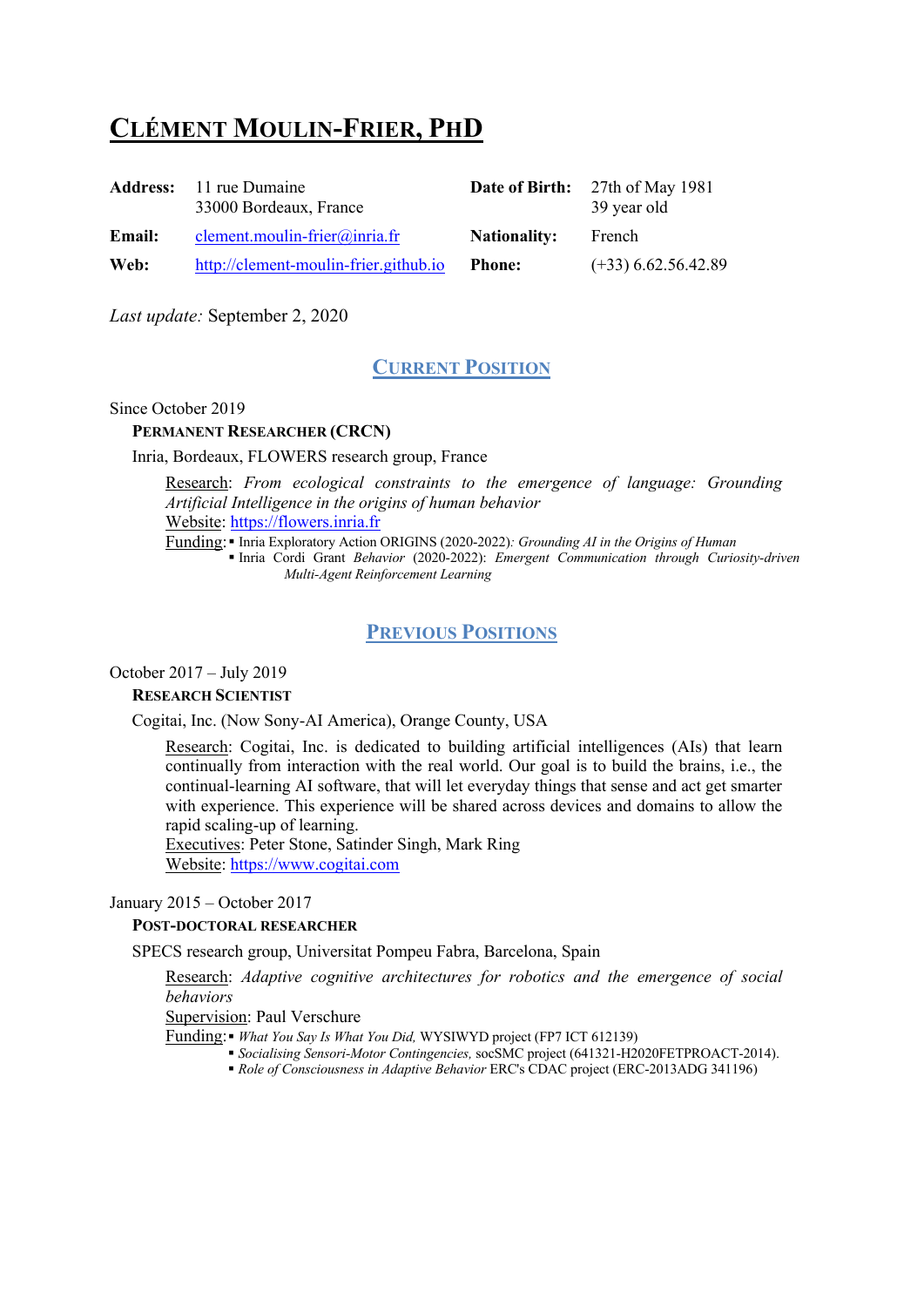#### January 2012 – November 2014

# **RESEARCHER**

FLOWERS research group, Inria, Bordeaux, France.

Research: *Curiosity-driven learning applied to robotics and emergent communication* Supervision: Pierre-Yves Oudeyer Funding: ERC Starting Grant EXPLORERS 240 007, then Inria institute

#### September 2011 – December 2011

# **POST-DOCTORAL RESEARCHER**

LPPA (Physiology of Perception and Action), Collège de France CNRS, Paris, France.

Research: *Bayesian models of decision making for bipedal walking control* Supervision: Jacques Droulez Funding: French government

#### January 2009 – July 2009

#### **VISITING SCHOLAR**

University of Southern California, Los Angeles, USA.

Research: *Recognizing speech in a novel accent: The motor theory of speech perception reframed* Supervision: Michael A. Arbib Funding: Explora-Doc French scholarship

# **ACADEMIC EDUCATION**

#### September 2007 – June 2011

## **PHD STUDENT**

Gipsa-Lab**,** Speech and Cognition department, Grenoble University

Research: *Emergence of communication systems in Bayesian vocal agent populations* Supervision: Jean-Luc Schwartz, Pierre Bessière, and Julien Diard Research stay: 6 months with M.A. Arbib at University of Southern California, Los Angeles, USA.

Funding: French ministry research scholarship

September 2006 – July 2007

# **MASTER DEGREE IN COGNITIVE SCIENCE**

Grenoble Institute of Technology, France

With honors Grenoble Institute of Technology

#### September 2005 – July 2006

## **MASTER DEGREE IN COMPUTER SCIENCE**

With honors University Joseph Fourier, Grenoble, France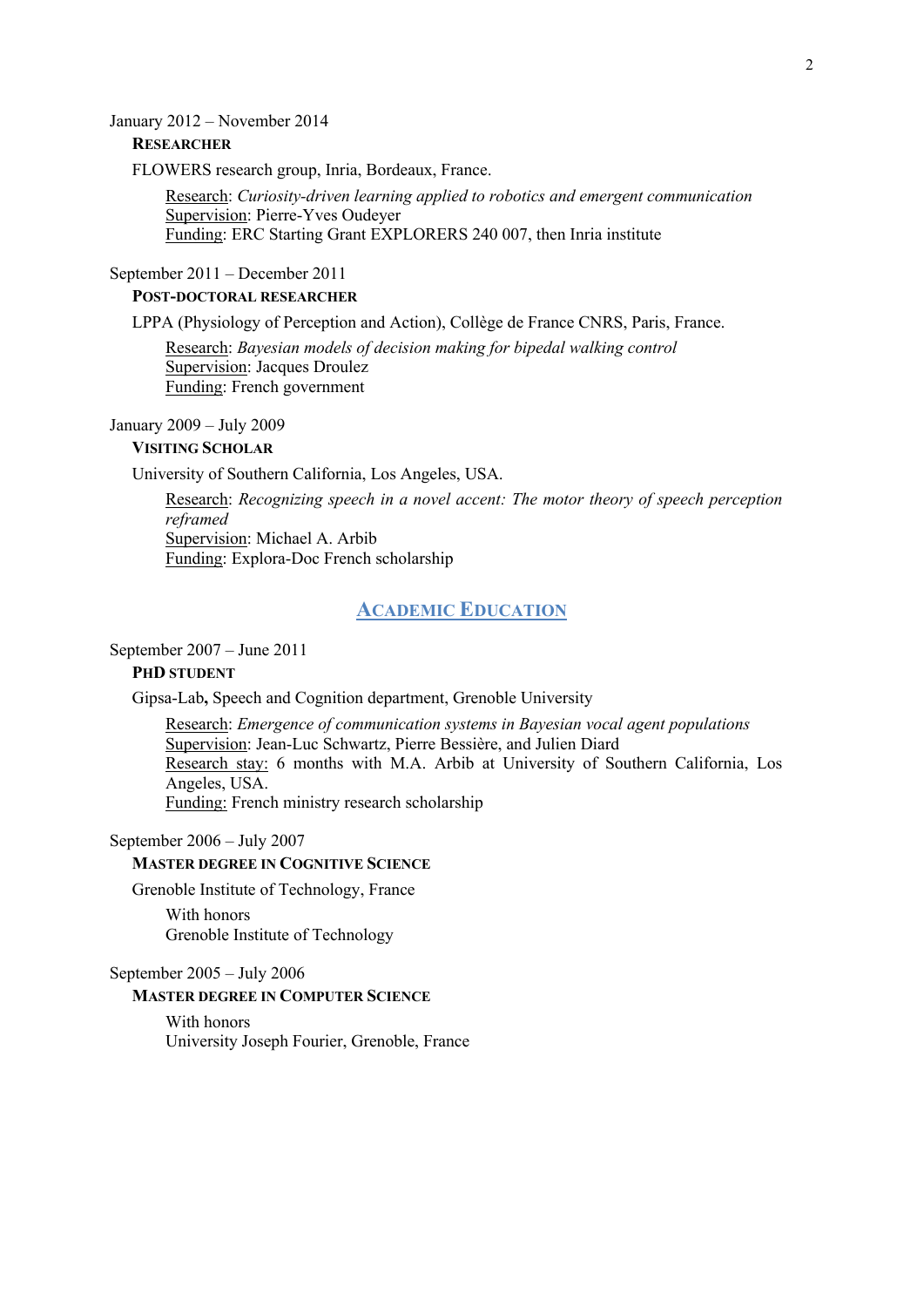# **SCIENTIFIC RESPONSIBILITIES**

## $2019 - 2020$

**CO-EDITION OF THE FRONTIERS RESEARCH TOPIC** *"EMERGENT BEHAVIOR IN ANIMAL-INSPIRED ROBOTICS"*

https://www.frontiersin.org/research-topics/13627/emergent-behavior-in-animal-inspiredrobotics

## 2020

#### **CO-ORGANIZER OF THE** *SMILES* **WORKSHOP**

International Conference on Development and Learning, ICDL (virtual conference) https://cdstc.gitlab.io/icdl-2020/program/workshops/

#### 2015

# **PROGRAM CHAIR**

International Conference on Development and Learning, ICDL/Epirob, Providence, RI, USA www.icdl-epirob.org

#### 2015-present

#### **ASSOCIATE EDITOR**

International Conference on Development and Learning, ICDL/Epirob

www.icdl-epirob.org

## 2015-present

# **CHAIR OF THE LANGUAGE AND COGNITION TASK FORCE**

IEEE Technical Committee on Cognitive and Developmental Systems https://sites.google.com/view/ieeetflanguageandcognition/home

## $2014 - 2015$

# **CO-EDITOR OF THE SPECIAL ISSUE "ON THE COGNITIVE NATURE OF SPEECH SOUND SYSTEMS"**

Journal of Phonetics

First author of the target article, see *Publications*

## 2015

#### **MEMBER OF THE PROGRAM COMMITTEE**

Workshop "Sensorimotor Contingencies for Robotics" at IROS 2015, Hamburg, Germany http://www.iri.upc.edu/groups/perception/sensorimotorIROS15/

# **AWARDS, HONORS, GRANTS AND COMPETITIONS**

#### $2020 - 2022$

## **INRIA EXPLORATORY ACTION**

ORIGINS*: Grounding AI in the Origins of Human Behavior* Funding of a 2-year post-doc position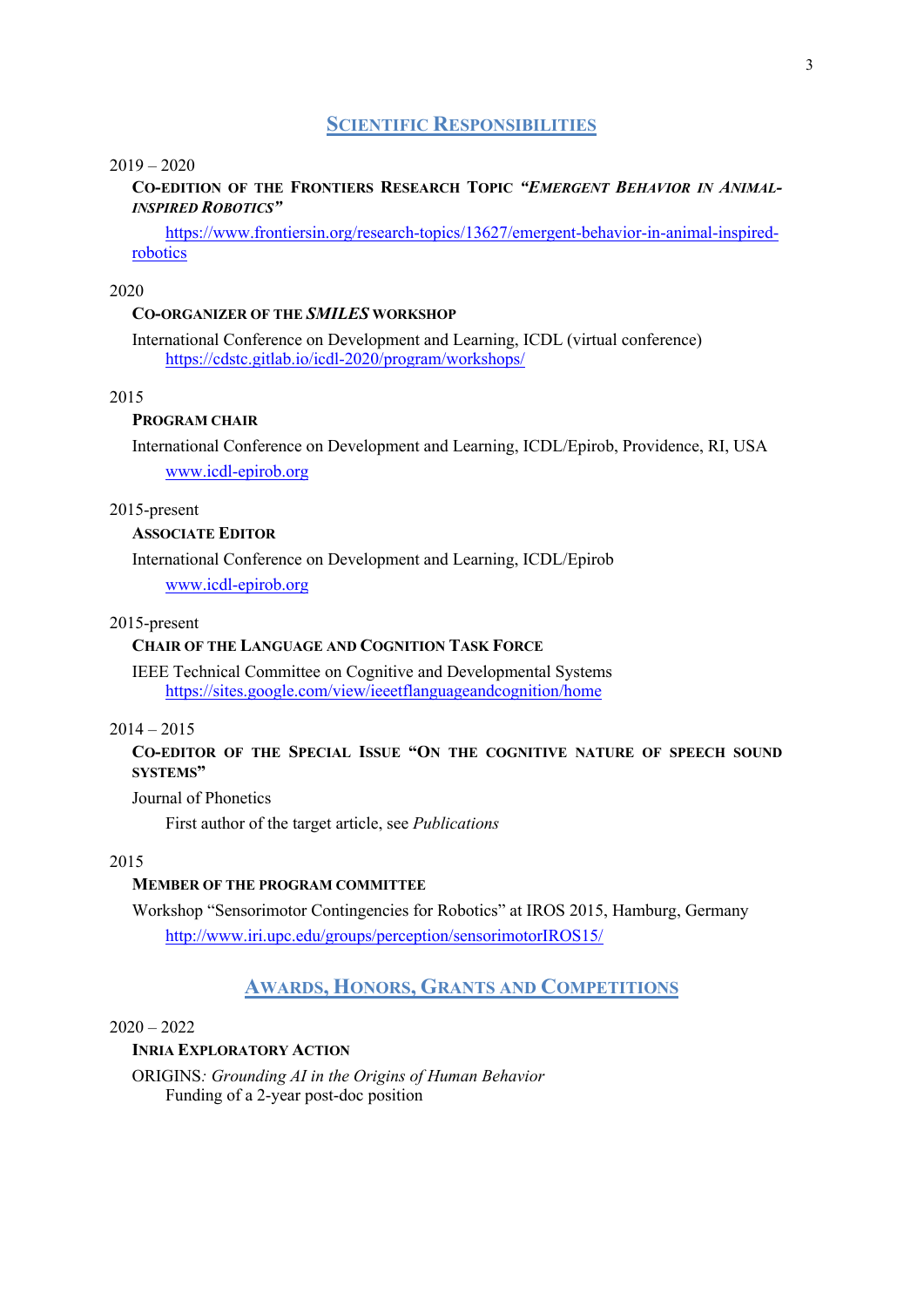#### $2020 - 2022$

## **INRIA CORDI GRANT**

*Emergent Communication through Curiosity-driven Multi-Agent Reinforcement Learning* Funding of a 3-year PhD position

## $2017 - 2020$

#### **PLAN NACIONAL (SPANISH RESEARCH GRANT)**

INSOCO project (DPI2016-80116-P)

Social interactions based on sensorimotor contingencies In collaboration with Marti Sanchez-Fibla. http://specs.upf.edu/projects/3159

#### November 2012

# **BEST PAPER AWARD**

International Conference on Development and Learning, ICDL/Epirob, San Diego, USA.

Category: Computational models of development Paper: Curiosity-driven phonetic learning, see *Publications*

## 2012

## **QUALIFICATION AS ASSOCIATE PROFESSOR (RENEWED IN 2018)**

French ministry of research.

Domain: Computer Science

## 2009

## **BEST TEACHING PROJECT**

Grenoble CIES (French center for university-level teaching)

#### 2008

#### **EXPLORA-DOC SCHOLARSHIP**

French Rhone-Alpes region

Funding for a 6-months visit at the University of Southern California, Los Angeles, USA

## 2006

# **MASTER DEGREE FELLOWSHIP**

French government

# **INVITED TALKS**

## November 2019

#### **"SELF-ORGANIZATION OF COMMUNICATION SYSTEMS IN LEARNING AGENTS"**

Neurorobotics workshop @ ENSEIRB, Bordeaux, France

Invitation from Xavier Hinaut (Inria)

## October 2019

## **"ACTIVE LEARNING AND CURIOSITY IN ROBOTICS"**

French national days of robotics research (JNRR), Vittel, France

Invitation from David Filliat (ENSTA Paristech)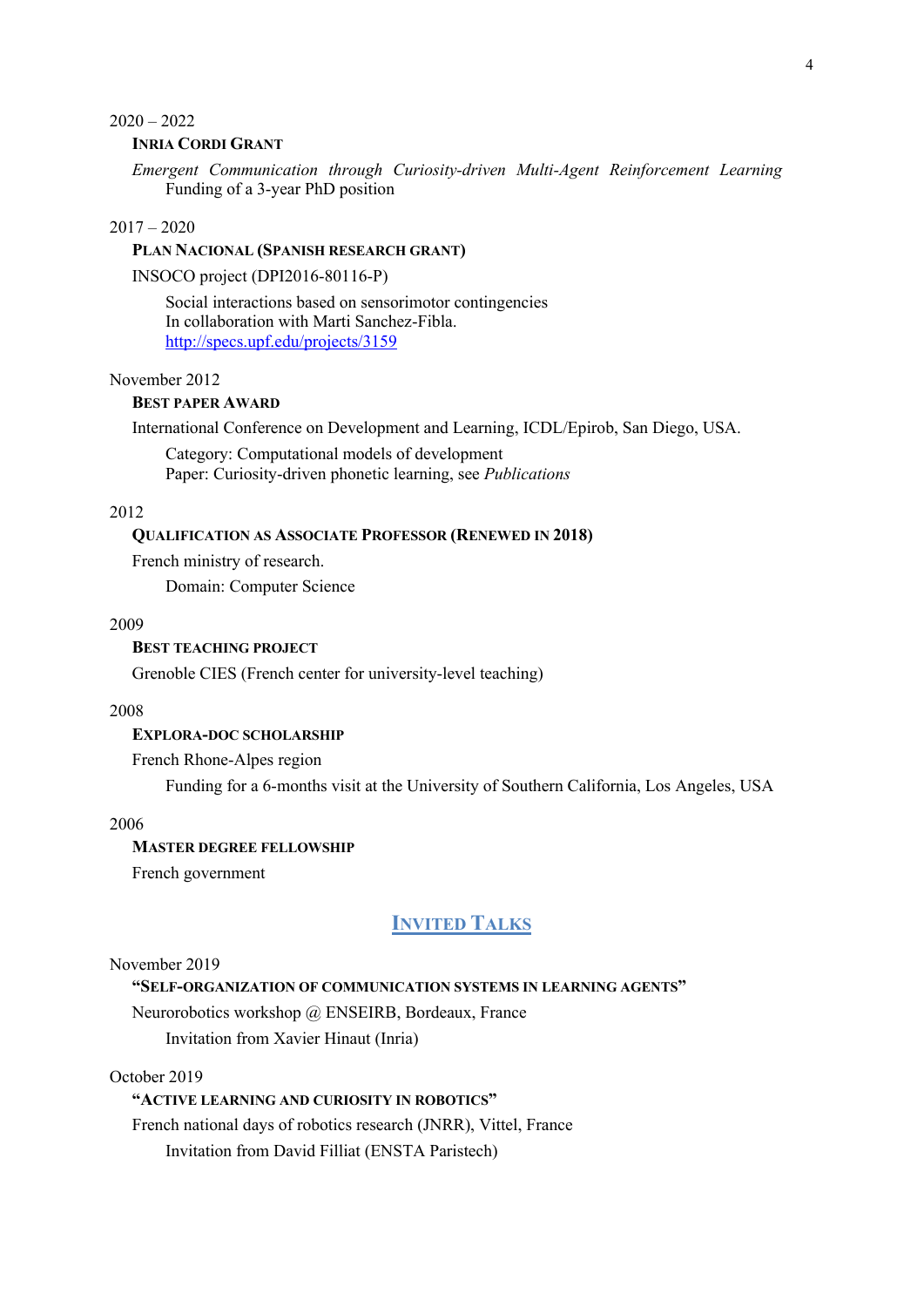June 2017

## **"COGNITION, EMBODIMENT AND SELF-ORGANIZATION: AN INTEGRATED VIEW TO ARTIFICIAL INTELLIGENCE"**

Machine Learning group at Universitat Pompeu Fabra

Invitation from Hector Geffner, head of the group

# March 2017

#### **"COGNITIVE ARCHITECTURES FOR SOCIAL ROBOTICS"**

European Robotics Forum, Edinburgh, Scotland

Empathic Human-Robot Interaction Workshop Invitation from Kerstin Dautenhahn, organizer of the workshop

#### August 2015

#### **"EVOLUTION AND DEVELOPMENT OF VOCAL COMMUNICATION STRUCTURES"**

Princeton University, Developmental Neuromechanics & Communication Lab, USA Invitation from Asif Ghazanfar, head of the group

# November 2014

## **"EXPLORATION STRATEGIES IN DEVELOPMENTAL ROBOTICS"**

Humanoids conference, Madrid, Spain. Workshop

Workshop "Active Learning in Robotics: Exploration Strategies in Complex Environments"

Organisers: Johannes Kulick, Herke van Hoof, Marc Toussaint, and Jan Peters

### October 2014

# **"POPPY: A ROBOTIC PLATFORM FOR CODERS, MAKERS, ARTISTS AND RESEARCHERS"**

Pycon conference, Lyon, France

Invitation by Françoise Conil, co-organizer of the conference

#### August 2013

#### **"EXPLORATION STRATEGIES IN DEVELOPMENTAL ROBOTICS"**

## Honda Research Institute, Tokyo, Japan

Invitation by Angelica Lim, visiting scholar and now researcher at Softbank Robotics

# **TEACHING ACTIVITIES**

#### 2020

## **IA2 / ROBOTICS COURSE (12 HOURS)**

Centre de Recherche Interdisciplinaire (CRI, Paris)

Master AIRE: Interdisciplinary Approaches in Research and Education

#### 2015-2020

## **RESPONSIBLE PROFESSOR (77.5 HOURS)**

Universitat Pompeu Fabra, Barcelona, Spain

Course "Real-time Interaction in Cognitive and Social Systems" (2015-2017) and "System Design, Integration and Control" (2017-2020) Cognitive Systems and Interactive Media (CSIM) Master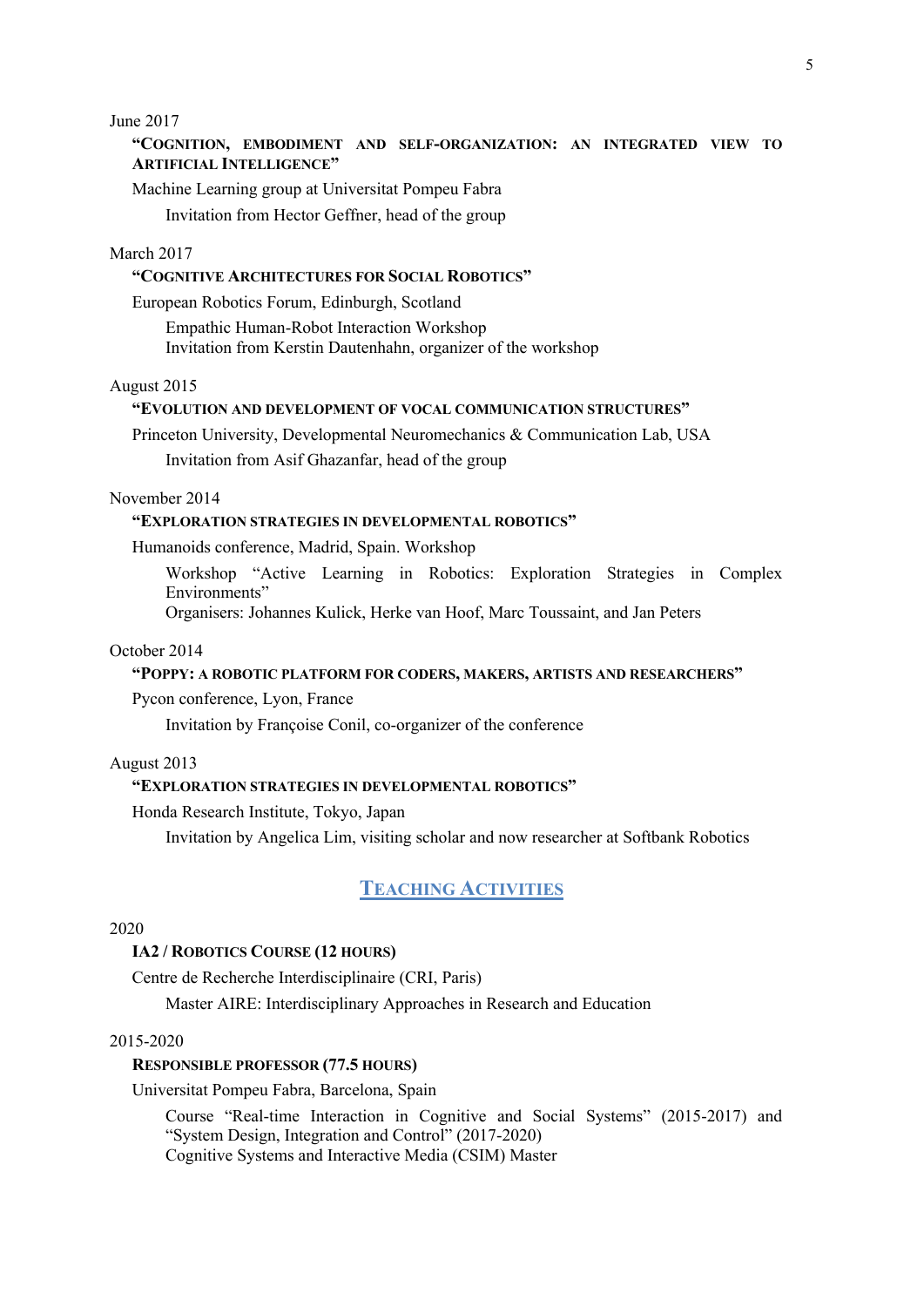2010--2011

## **TEACHING ASSISTANT IN COMPUTER SCIENCE (92 HOURS)**

UFR IMAG, University Joseph Fourier, Grenoble, France

Computer Science and Applied Mathematics Bachelor and Master degrees

## 2007--2010

## **TEACHING ASSISTANT IN COMPUTER SCIENCE (192 HOURS)**

Université Stendhal, Grenoble, France

3 years of teacher training

# **STUDENT SUPERVISION**

## $2019 - 2020$

## **PHD THESIS CO-SUPERVISION**

Flowers group, Inria, France

Student: Tristan Karch *Grounded language learning and curiosity-driven exploration with deep reinforcement learning*

## $2019 - 2020$

## **MASTER PROJECT SUPERVISION**

Flowers group, Inria, France

Student: Valentin Villecroze, École Polytechnique, Paris, France *Emergence of communication systems as a way to maintain cooperative networks in multi-agent simulations*

#### $2014 - 2015$

## **MASTER PROJECT SUPERVISION**

Flowers group, Inria, France

Student: Younès Rabii, Ecole Normale Supérieure de Cognitique, Bordeaux, France *Simulation environment and ecologically valid interaction scenarios for multi-agent reinforcement learning*

## 2015-2017

## **PHD THESIS CO-SUPERVISION**

SPECS group, Universitat Pompeu Fabra, Spain

Student: Jordi-Ysard Puigbo *Value modulation in cortical visual processing and application to robotic control*

#### $2016 - 2017$

## **MASTER PROJECT SUPERVISION**

SPECS group, Universitat Pompeu Fabra, Spain

Student: Ismael Tito Freire González, CSIM Master, UPF, Spain *Modeling the formation of social conventions in agent populations*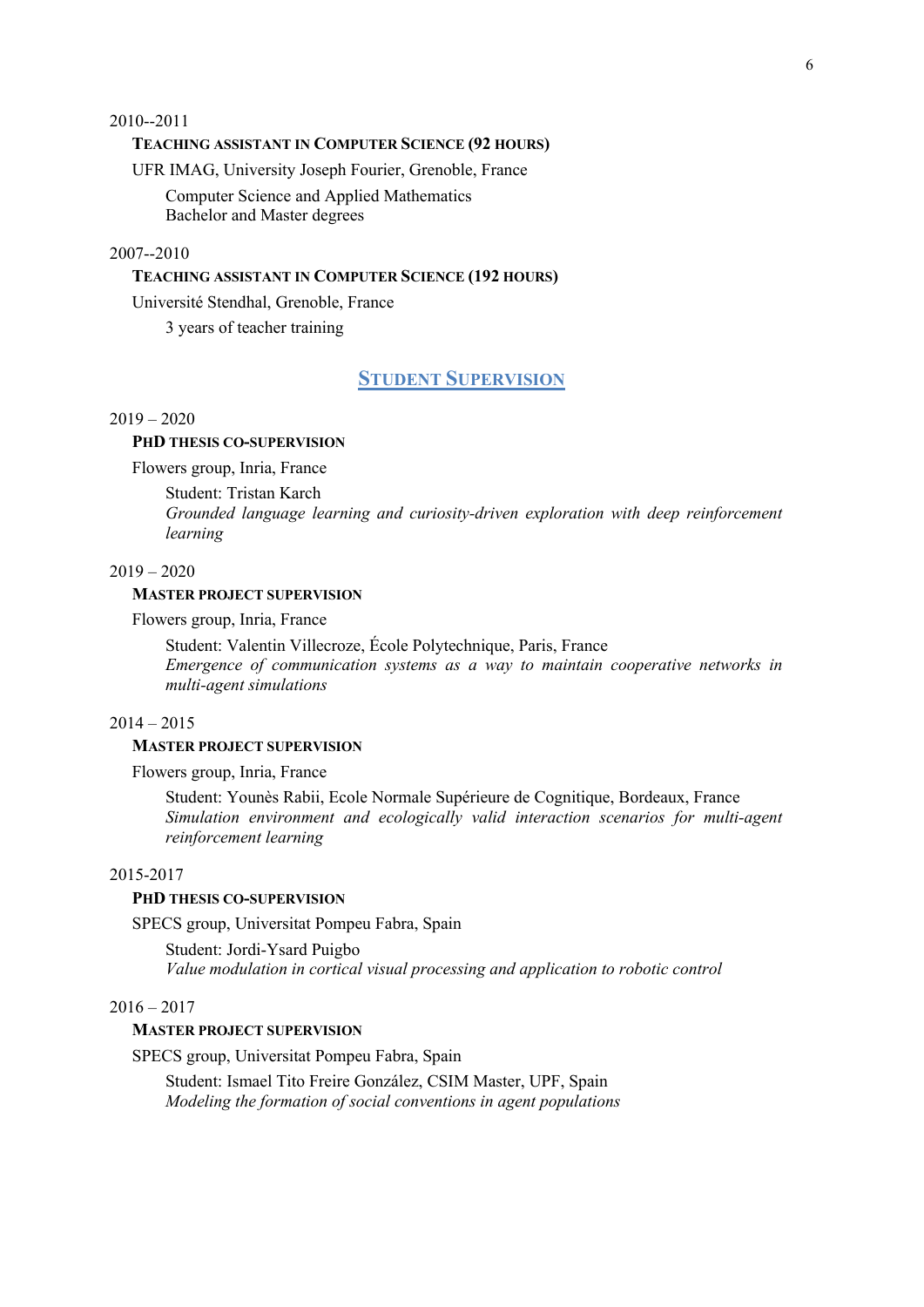### $2015 - 2016$

# **MASTER PROJECT SUPERVISION**

SPECS group, Universitat Pompeu Fabra, Spain

Student: Yasin Can Akmehmet, CSIM Master, UPF, Spain *Autonomous development of turn-taking behaviors in robot populations*

## $2014 - 2015$

#### **MASTER PROJECT, THEN PHD THESIS CO-SUPERVISION**

Flowers group, Inria, France

Student: Sébastien Forestier, Ecole Normale Supérieur, Paris, France *Active learning strategies for the modelling of infant vocal development*

## $2014 - 2013$

## **MASTER PROJECT SUPERVISION**

Flowers group, Inria, France

Student: Marie-Morgane Paumard, Ecole Normale Supérieur de Cachan, France *Learning the manipulation of flexible tools in developmental robotics: a fishing robot*

## $2013 - 2014$

# **MASTER PROJECT SUPERVISION**

Flowers group, Inria, France

Student: Jules Brochard, Ecole Normale Supérieur de Cachan, France *Emergent maturations in early vocal development.* Journal article, see *Publications*

#### $2010 - 2011$

# **MASTER PROJECT SUPERVISION**

GIPSA-Lab, Grenoble Institute of Technology, France

Student: Raphaël Laurent, Master MoSIG, ENSIMAG, Grenoble, France

*A computational model to study quantitatively motor, sensory, and sensorimotor model responses in Speech Recognition.* 3 co-authored publications, including a journal paper

## **PUBLICATIONS**

#### **PREPRINTS**

Colas, C., Karch, T., Lair, N., Moulin-Frier, C., Dussoux, J.-M., Dominey, P. F., & Oudeyer, P.-Y. (2020). Language as a Cognitive Tool to Imagine Goals in Curiosity Driven Exploration. arXiv preprint arXiv:2002.09253 *Under review.*

Etcheverry, M., Moulin-Frier, C., & Oudeyer, P. Y. (2020). Hierarchically-Organized Latent Modules for Exploratory Search in Morphogenetic Systems. arXiv preprint arXiv:2007.01195 *Under review.*

Sanchez-Fibla, M., Demirel; B., Moulin-Frier, C., Arsiwalla, X.D., Verschure, P.F.M.J (2020). Characterizing self, agency, similar others and autonomy from sensorimotor interactions. arXiv preprint arXiv:1711.08333 *Under review*.

Arsiwalla, X.D., Moulin-Frier, C., Herreros, I., Sanchez-Fibla, M., Verschure, P.F.M.J (2017). The Morphospace of Consciousness. *arXiv preprint arXiv:1705.11190*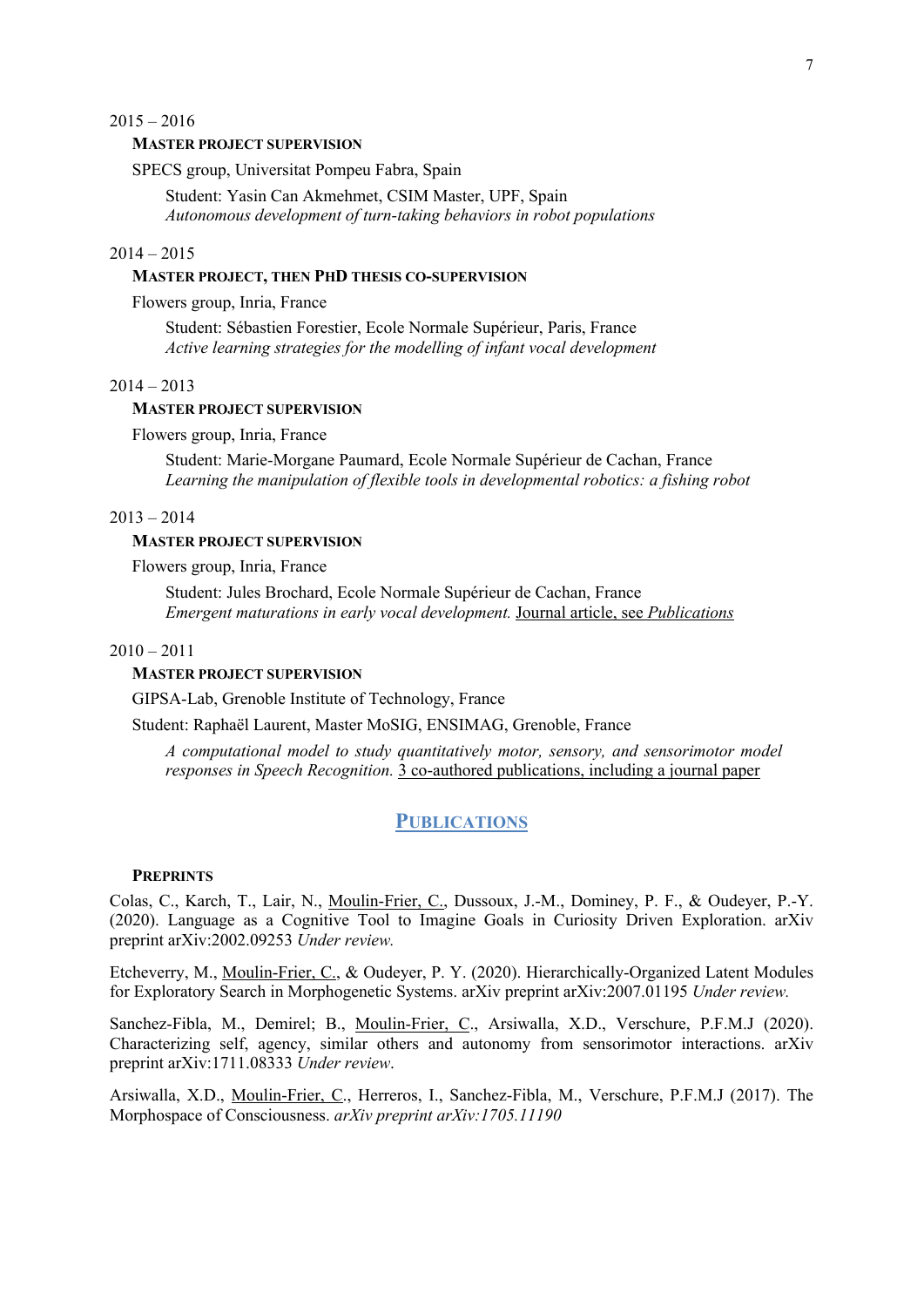#### **JOURNAL ARTICLES**

Freire, I. T., Moulin-Frier, C., Sanchez-Fibla, M., Arsiwalla, X. D., & Verschure, P. F. M. J. (2020). Modeling the formation of social conventions from embodied real-time interactions. *PLOS ONE*, *15*(6), e0234434. https://doi.org/10.1371/journal.pone.0234434

Sanchez-Fibla, M., Forestier, S., Moulin-Frier, C., Puigbo, J.-Y. and Verschure, P. F. (2019) "From motor to visually guided bimanual affordance learning," *Adaptive Behavior*. https://doi.org/10.1177/1059712319855836

Moulin-Frier, C., Fischer, T., Petit, M. Pointeau, G., Puigbo, J.-Y., Pattacini, U., Low, S.C., Camilleri, D., Nguyen, P. Hoffmann, M. Chang, H.J., Zambelli, M., Mealier, A.-L., Damianou, A., Metta, G. Prescott, T., Demiris, Y., Dominey, P.-F. and. Verschure, P. (2018). DAC-h3: A Proactive Robot Cognitive Architecture to Acquire and Express Knowledge About the World and the Self. *IEEE Transactions on Cognitive and Developmental Systems*. 10(4): 1005 – 1022.

Fischer, T., Puigbò, J.-Y., Camilleri, D., Nguyen, P. D. H., Moulin-Frier, C., Lallée, S., Metta, G., Prescott, T. J., Demiris, Y., & Verschure, P. F. M. J. (2018). ICub-HRI: A Software Framework for Complex Human–Robot Interaction Scenarios on the iCub Humanoid Robot. *Frontiers in Robotics and AI*, *5*, 22. https://doi.org/10.3389/frobt.2018.00022

Moulin-Frier, C., Brochard, J., Stulp, F., & Oudeyer, P.-Y. (2017). Emergent Jaw Predominance in Vocal Development through Stochastic Optimization. *IEEE Transactions on Cognitive and Developmental Systems*. Early access: https://ieeexplore.ieee.org/document/7955101

Acevedo Valle, J. M., Angulo, C., & Moulin-Frier, C. (2017). Autonomous Discovery of Motor Constraints in an Intrinsically-Motivated Vocal Learner. *IEEE Transactions on Cognitive and Developmental Systems*. 10(2): 314 – 325.

Moulin-Frier, C., Diard, J., Schwartz, J.-L., and Bessière, P. (2015). COSMO ("Communicating about Objects using Sensory-Motor Operations"): a Bayesian modeling framework for studying speech communication and the emergence of phonological systems. *Journal of Phonetics.* 53: 5–41 **Target paper of a special issue**.

Moulin-Frier, C.**,** Nguyen, S. M., and Oudeyer, P.-Y. (2013). Self-organization of early vocal development in infants and machines: The role of intrinsic motivation. *Frontiers in Psychology (Cognitive Science)*, 4(1006).

Moulin-Frier, C. and Arbib, M. A. (2013). Recognizing speech in a novel accent: The motor theory of speech perception reframed. *Biological Cybernetics*, 107 (4):421–447.

N'Guyen, S., Moulin-Frier, C**.,** and Droulez, J. (2013). Decision Making under Uncertainty: A Quasimetric Approach. *PLoS ONE*, 8(12).

Moulin-Frier, C.**,** Laurent, R., Bessière, P., Schwartz, J.-L., and Diard, J. (2012). Adverse conditions improve distinguishability of auditory, motor and perceptuo-motor theories of speech perception: an exploratory Bayesian modeling study. *Language and Cognitive Processes*. 27(7-8): 1240–1263. Special Issue: Speech Recognition in Adverse Conditions.

#### **INVITED COMMENTARIES IN INTERNATIONAL JOURNALS**

Moulin-Frier, C., & Verschure, P. (2016). Two possible driving forces supporting the evolution of animal communication: Comment on "Towards a Computational Comparative Neuroprimatology: Framing the language-ready brain" by Michael A. Arbib. *Physics Of Life Reviews*, 16, 88–90.

Schwartz, J.-L., Barnaud, M.-L., Bessière, P., Diard, J., & Moulin-Frier, C. (2016). Phonology in the mirror: Comment on "Towards a Computational Comparative Neuroprimatology: Framing the language-ready brain" by Michael A. Arbib . *Physics Of Life Reviews*, 16, 93–95.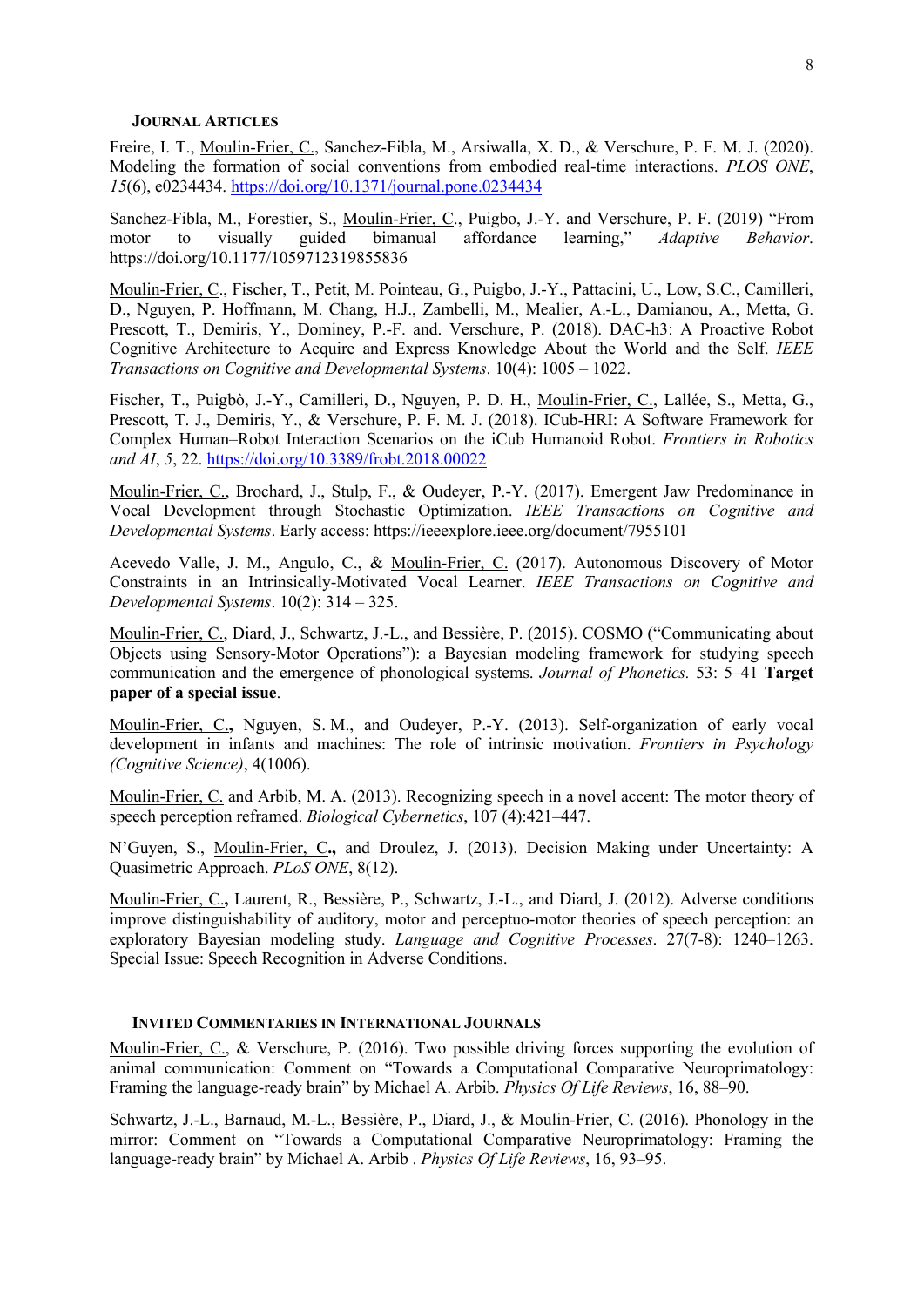Laurent, R., Moulin-Frier, C., Bessière, P., Schwartz, J.-L., & Diard, J. (2013). Integrate yes, but what and how? A computational approach of sensorimotor fusion in speech. Commentary In *Behavioral and Brain Sciences*, 36(4):36–37.

#### **BOOK CHAPTER**

Moulin-Frier, C.**,** Schwartz, J., Diard, J., and Bessière, P. (2011b). Emergence of articulatory-acoustic systems from deictic interaction games in a "Vocalize to Localize" framework. Chapter in Primate communication and human language: Vocalisations, gestures, imitation and deixis in humans and nonhumans. *Advances in Interaction Studies'* series by John Benjamins Pub. Co.

## **INTERNATIONAL CONFERENCES – FULL PAPERS**

Karch, T., Colas, C., Teodorescu, L., Moulin-Frier, C., & Oudeyer, P.-Y. (2020). Deep Sets for Generalization in RL. *Beyond "Tabula Rasa" in Reinforcement Learning (BeTR-RL) Workshop*. International Conference on Learning Representations (ICLR 2020). http://arxiv.org/abs/2003.09443

Moulin-Frier, C., Puigbò, J. Y., Arsiwalla, X. D., Sanchez-Fibla, M., & Verschure, P. F. (2017). Embodied Artificial Intelligence through Distributed Adaptive Control: An Integrated Framework. *International Conference on Development and Learning, ICDL/Epirob, Lisbon, Portugal*.

Arsiwalla, X.D., Herreros, I., Moulin-Frier, C., Verschure, P.F.M.J (2017). Consciousness as an Evolutionary Game-Theoretic Strategy. In *Conference on Biomimetic and Biohybrid Systems*, 509-514

Sanchez-Fibla, M., Moulin-Frier, C., Arsiwalla, X. and Verschure, P. (2017) Social Sensorimotor Contingencies: Towards Theory of Mind in Synthetic Agents, in *Recent Advances in Artificial Intelligence Research and Development: Proceedings of the 20th International Conference of the Catalan Association for Artificial Intelligence*, vol. 300, p. 251.

Sanchez-Fibla, M., Moulin-Frier, C. and Verschure, P. (2017) A sensorimotor account of visual and tactile integration for depth perception: An iCub robot experiment. *International Conference on Development and Learning and Epigenetic Robotics (ICDL-EpiRob)*, 2017, pp. 86–91.

Moulin-Frier, C., Arsiwalla, X. D., Puigbò, J.-Y., Sánchez-Fibla, M., Duff, A., and Verschure, P. F. M. J. (2016). Top-Down and Bottom-Up Interactions between Low-Level Reactive Control and Symbolic Rule Learning in Embodied Agents. In *Proceedings of the Workshop on Cognitive Computation: Integrating neural and symbolic approaches. 30th Annual Conference on Neural Information Processing Systems (NIPS 2016)*.

Puigbò, J.-Y., Moulin-Frier, C., and Verschure, P. F. M. J. (2016). Towards Self-controlled Robots Through Distributed Adaptive Control. In *Conference on Biomimetic and Biohybrid Systems* (pp. 490– 497). Springer.

Arsiwalla, X. D., Herreros-Alonso, I., Moulin-Frier, C., Sánchez-Fibla, M., and Verschure, P. F. M. J. (2016). Is Consciousness a Control Process? In *Proceedings of the 19th International Conference of the Catalan Association for Artificial Intelligence*.

Acevedo Valle, J. M., Angulo Bahón, C., Moulin-Frier, C., Trejo Ramírez, K. A. (2016). The role of somatosensory models in vocal autonomous exploration. In *Revista Internacional de Investigación e Innovación Tecnológica* 4 (23), 1-11

Moulin-Frier, C**.,** Sanchez-Fibla, M., and Verschure, P. F.M.J (2015b). Autonomous development of turn-taking behaviors in agent populations: a computational study. In *International Conference on Development and Learning, ICDL/Epirob, Providence (RI), USA*.

Puigbò, J.-Y., Moulin-Frier, C., Vouloutsi, V., Sanchez-Fibla, M., Herreros, I., and Verschure, P. F. M. J. (2015). Skill refinement through cerebellar learning and human haptic feedback: an iCub learning to paint experiment. In *IEEE-RAS Conference on Humanoids Robots (Humanoids 2015)*, Seoul, Korea.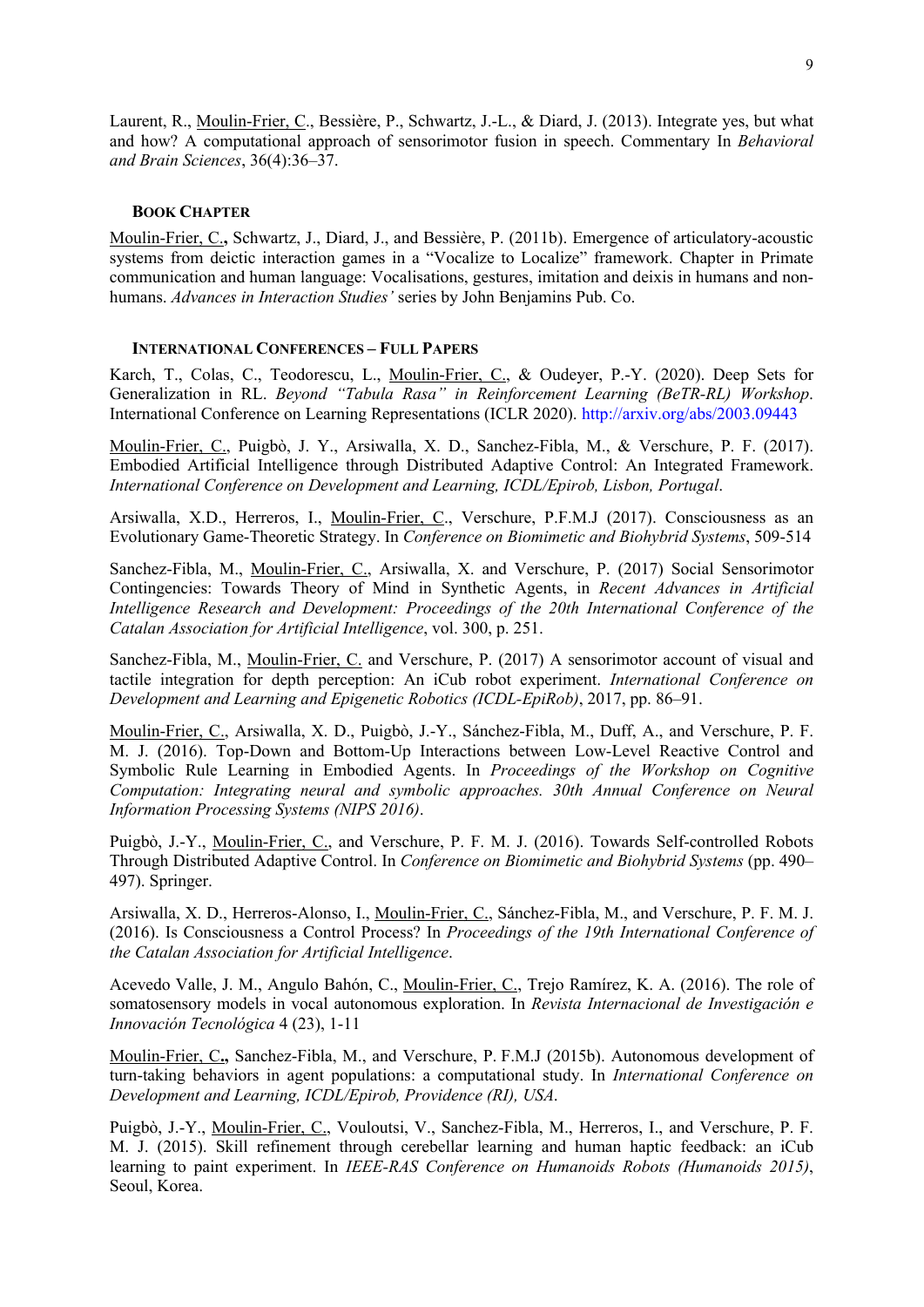Puigbò, J.-Y., Herreros, I., Moulin-Frier, C., and Verschure, P. F. M. J. (2015). Towards a two-phase model of sensor and motor learning. In *Conference on Biomimetic and Biohybrid Systems* (pp. 453– 460). Springer.

Acevedo Valle, J. M., Angulo, C., Agell, N., and Moulin-Frier, C. (2015). Proprioceptive Feedback and Intrinsic Motivations in Early-Vocal Development. In *Proceedings of the 18th International Conference of the Catalan Association for Artificial Intelligence*. Armengol, E., Boixader, D., Grimaldo, F.

Moulin-Frier, C. and Oudeyer, P.-Y. (2013a). Exploration strategies in developmental robotics: A unified probabilistic framework. In *International Conference on Development and Learning, ICDL/Epirob, Osaka, Japan*.

Moulin-Frier, C. and Oudeyer, P.-Y. (2013b). Learning how to reach various goals by autonomous interaction with the environment: unification and comparison of exploration strategies. In *1st Multidisciplinary Conference on Reinforcement Learning and Decision Making (RLDM2013), Princeton University, New Jersey.*

Moulin-Frier, C. and Oudeyer, P.-Y. (2013c). The role of intrinsic motivations in learning sensorimotor vocal mappings: a developmental robotics study. In *Proceedings of Interspeech, Lyon, France*, Lyon, France.

Moulin-Frier, C. and Oudeyer, P.-Y. (2012). Curiosity-driven phonetic learning. In *International Conference on Development and Learning, Epirob, San Diego, USA.* Best paper award.

Moulin-Frier, C., Laurent, R., Bessière, P., Schwartz, J., and Diard, J. (2011a). Noise and inter-speaker variability improve distinguishability of auditory, motor and perceptuo-motor theories of speech perception : An exploratory bayesian modeling study. In *9th International Seminar on Speech Production, ISSP'11*, Montreal, Canada.

Moulin-Frier, C.**,** Schwartz, J., Diard, J., and Bessière, P. (2010). A unified theoretical bayesian model of speech communication. In *1st conference on Applied Digital Human Modeling, Miami, USA*.

Moulin-Frier, C.**,** Schwartz, J., Diard, J., and Bessière, P. (2008c). Emergence of a language through deictic games within a society of sensori-motor agents in interaction. In *International Workshop on "Speech and Face to Face Communication"*, Grenoble France.

Moulin-Frier, C.**,** Schwartz, J., Diard, J., and Bessière, P. (2008b). Emergence of a language through deictic games within a society of sensori-motor agents in interaction. In *8th International Seminar on Speech Production, ISSP'08*, Strasbourg, France.

Moulin-Frier, C.**,** Schwartz, J., Diard, J., and Bessière, P. (2008a). Emergence du langage par jeux déictiques dans une société d'agents sensori-moteurs en interaction. In *27e Journées d'Etudes sur la Parole, JEP'2008*, Avignon France.

#### **INTERNATIONAL CONFERENCES – SHORT PAPERS**

Moulin-Frier, C., & Oudeyer, P.-Y. (2020). Multi-Agent Reinforcement Learning as a Computational Tool for Language Evolution Research: Historical Context and Future Challenges. *Challenges and Opportunities for Multi-Agent Reinforcement Learning (COMARL), AAAI Spring Symposium Series, Stanford University, Palo Alto, California, USA*.

Puigbò, J.-Y., Vouloutsi, V., Moulin-Frier, C., & Verschure, P. F. M. J. (2015). Reactive and adaptive control loops for social learning in human--robot interaction. Workshop "Mechanisms of learning in social contexts", *IEEE International Conference on Development and Learning, ICDL/Epirob*, Providence (RI), USA.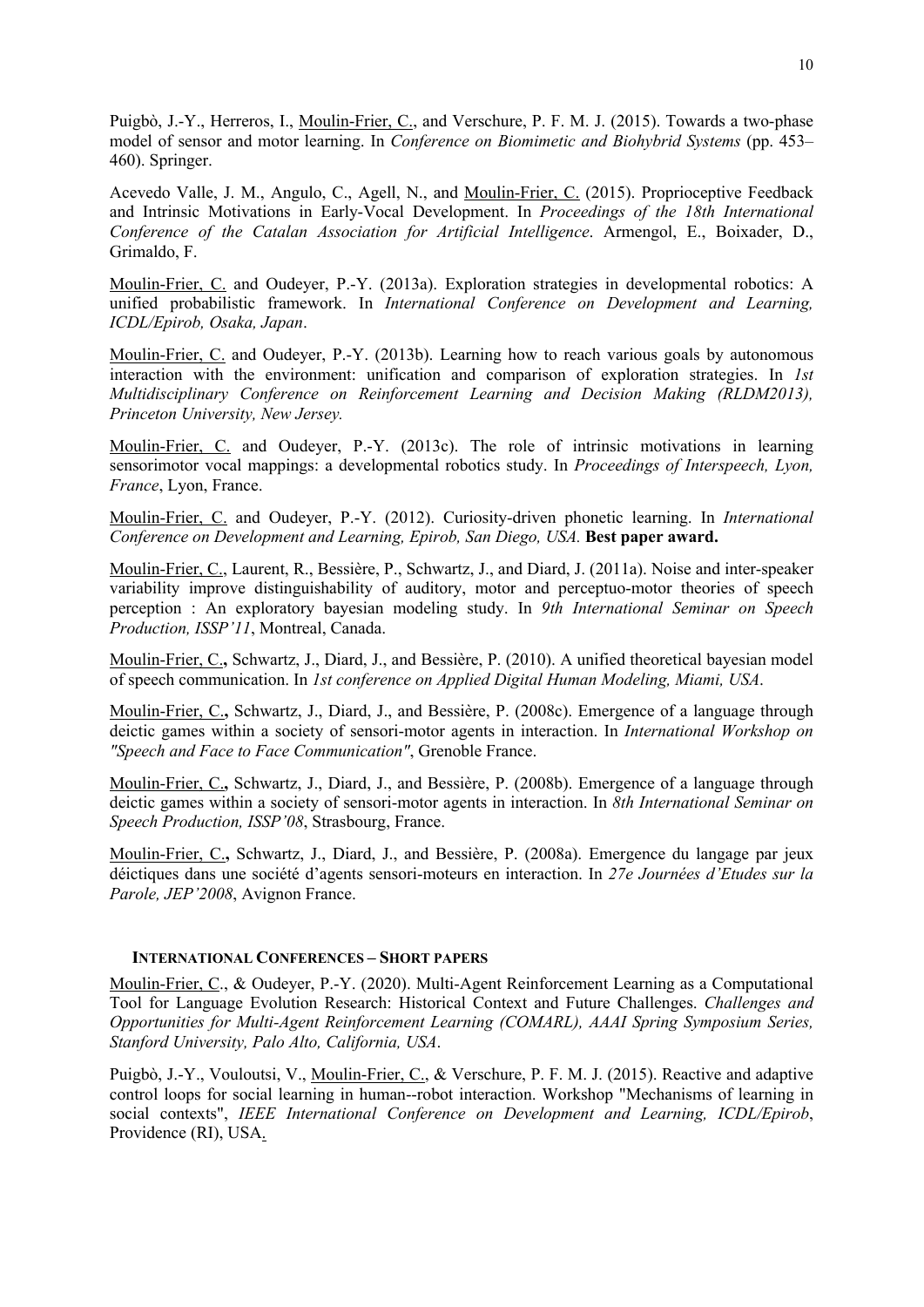Moulin-Frier, C., Rouanet, P., and Oudeyer, P.-Y. (2014). Explauto: an open-source Python library to study autonomous exploration in developmental robotics. In *International Conference on Development and Learning, ICDL/Epirob, Genova, Italy*.

Arbib, M. A. and Moulin-Frier, C. (2010). Recognizing speech in a novel accent: The motor theory of speech perception reframed. In *Neurobiology of Language Conference, San Diego, USA*.

Schwartz, J., Rochet-Capellan, A., and Moulin-Frier, C. (2007). Speech at reach of hand and mouth: Theoretical arguments, experimental facts and computational advances. In *Workshop " Vocoid – Vocalization, COmmmunication, Imitation and Deixis in adult and infant human and non human primates "*, Grenoble France.

## **THESES**

Moulin-Frier, C. (2011). Rôle des relations perception-action dans la communication parlée et l'émergence des systèmes phonologiques : étude, modélisation computationnelle et simulations. PhD thesis, Université de Grenoble.

Moulin-Frier, C. (2007). Jeux déictiques dans une société d'agents sensori-moteurs en interaction. Master's thesis, Grenoble-INP.

Moulin-Frier, C. (2006). Objets communicants : la traçabilité. Master's thesis, Université Joseph Fourier, Grenoble.

# **OUTREACH ACTIVITIES & INNOVATION**

#### September 2017

#### **CO-ORGANIZER OF THE RE-FLUX PERFORMANCE**

Barcelona Cognition Brain and Technology summer school (BCBT 2016)

Multimodal Performance with AI, Robots, VR and Humans http://bcbt.upf.edu/bcbt16/node/330

## June 2015

#### **CO-ORGANIZER OF A ROBOTIC ARTISTIC PERFORMANCE**

Music Hack Day @ Sonar Festival, Barcelona

Audio synthesis using robotic bodies http://new.musichackday.org/

#### $2013 - 2017$

#### **INITIATOR AND MAIN CONTRIBUTOR OF THE OPEN-SOURCE** *EXPLAUTO* **LIBRARY**

A library to study, model and simulate intrinsically motivated multitask learning and exploration in virtual and robotic agents https://github.com/flowersteam/explauto

## October 2014

# **ORGANISATION OF A 3-DAY HACKATHON**

Universciences, Paris, France

Conception and programming of the Poppy robot. 25 participants Video of the event: https://vimeo.com/109145300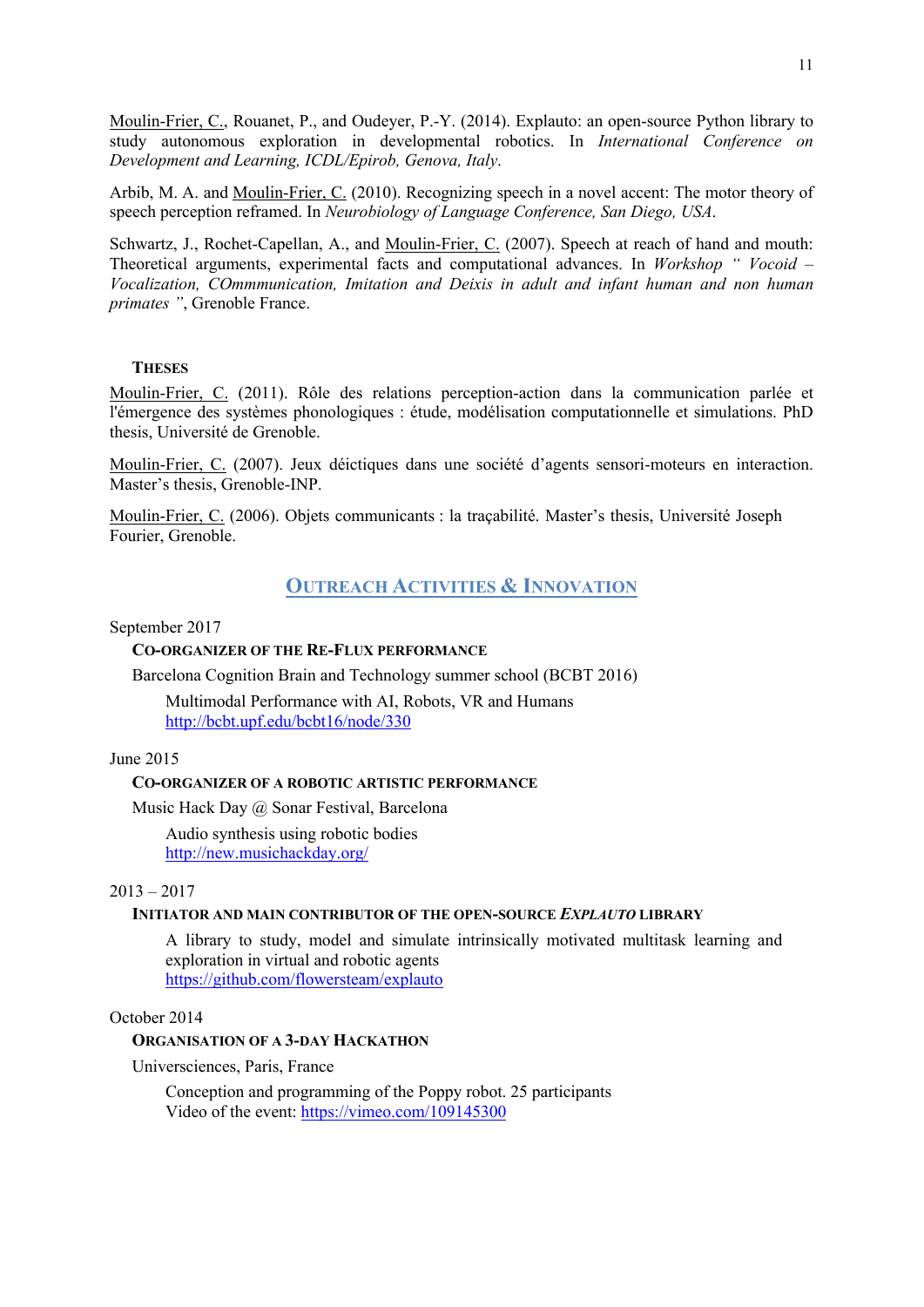## September 2014

## **INTERVIEW FOR THE FRENCH JOURNAL BIOFUTUR**

On robotic approaches to language evolution modelling

#### $2013 - 2015$

# **MEMBER OF THE POPPY-PROJECT**

Open-source robotics for teacher, makers, artists and researchers Realisation of a various robotic demonstrations, workshops and dissemination events https://www.poppy-project.org

# **LANGUAGES**

English (C1), French (native), Spanish (B1)

# **RECOMMENDATIONS**

#### **PETER STONE**

Professor at *The University of Texas at Austin.*  COO of *Cogitai Inc.* where I worked as a Research Scientist (2017-2019) Specialized in reinforcement learning pstone@cs.utexas.edu

#### **PIERRE-YVES OUDEYER**

INRIA Research Director, Head of the Flowers research group, Bordeaux, France PhD thesis reviewer and post-doc advisor (2012-2014) Specialized in developmental robotics. pierre-yves.oudeyer@inria.fr

#### **PIERRE BESSIERE**

CNRS Research Director, Sorbonne Universités – UPMC -ISIR, Paris, France PhD thesis advisor Specialized in computer and cognitive sciences pierre.bessiere@isir.upmc.fr

# **YIANNIS DEMIRIS**

Head of the Personal Robotics Laboratory, Imperial College, London, UK Collaborator in the WYSIWYD European project (2015-2017) Specialized in human-robot interaction and machine learning y.demiris@imperial.ac.uk

## **PAUL VERSCHURE**

Head of the SPECS research group, Universitat Pompeu Fabra, Barcelona, Spain Post-doc advisor (2015-present) Specialized in computational neuroscience, psychology and robotics paul.verschure@upf.edu